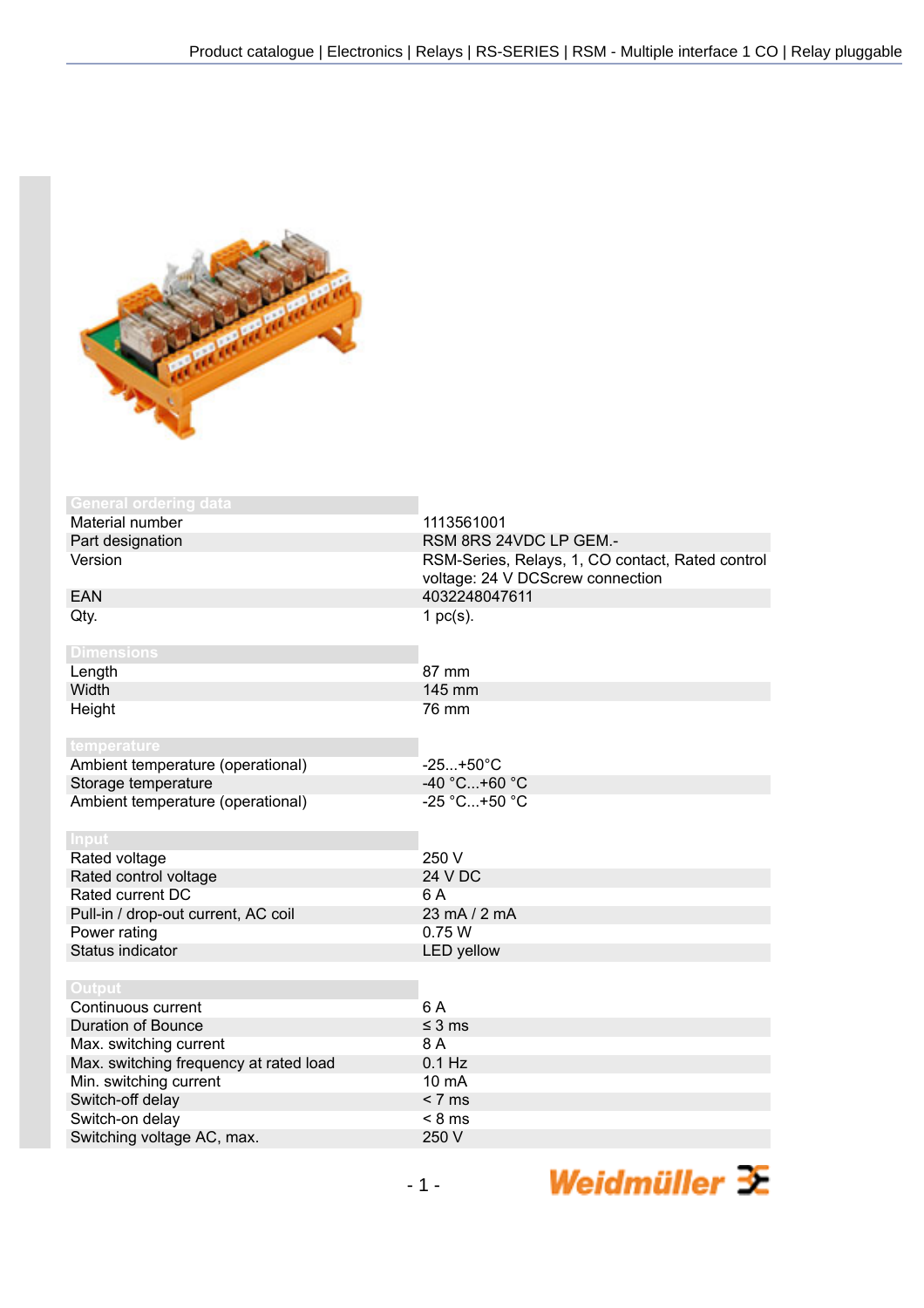| Output                                                   |                                           |
|----------------------------------------------------------|-------------------------------------------|
| Switching voltage DC, max.                               | 250 V                                     |
| making current                                           | 8 A                                       |
| max. switching capacity                                  | 2000 VA                                   |
| min. switching capacity                                  | 250 mW                                    |
|                                                          |                                           |
| <b>Contact data</b>                                      |                                           |
| No. of contacts                                          |                                           |
| Contact material                                         | AgNi 90/10                                |
| Mechanical service life                                  | 30*10 <sup>6</sup> switching cycles       |
| Electrical service life, DC coil                         | $> 5x105$ switching cycles                |
| Electrical service life of AC coil                       | $> 7x103$ switching cycles                |
|                                                          |                                           |
| <b>Rated data</b>                                        |                                           |
| Conductor connection system                              | Screw connection                          |
| <b>DIN Rail compatibility</b>                            | TS 32 TS 35                               |
| Humidity                                                 | 40°C / 93% rel. humidity, no condensation |
| Solid, max.                                              | $2.5$ mm <sup>2</sup>                     |
|                                                          |                                           |
| <b>Insulation coordination (EN 50 178)</b>               |                                           |
| Clearance and creepage distances for control/load > 3 mm |                                           |
| side                                                     |                                           |
|                                                          |                                           |
| Impulse withstand voltage                                | 4 kV                                      |
| Overvoltage category                                     | Ш                                         |
| Pollution severity                                       | 2                                         |
| Rated voltage                                            | 250 V                                     |
|                                                          |                                           |
| <b>Other technical data</b>                              |                                           |
| Free-wheel diode                                         | Yes                                       |
| Reverse polarity protection                              | Available                                 |
| Status indicator                                         | LED yellow                                |
| Version                                                  | Relay coupler                             |
|                                                          |                                           |
| <b>Approvals</b>                                         |                                           |
| Approvals institutes                                     | GOSTME25; CE                              |
|                                                          |                                           |
| <b>Classifications</b>                                   |                                           |
| ETIM20                                                   | EC001437                                  |
| ETIM30                                                   | EC001437                                  |
| eClass 4.1                                               | 40-02-06-14                               |
| eClass 5.0                                               | 27-37-16-01                               |
| eClass 5.1                                               | 27-37-16-01                               |
| eClass 6.0                                               | 27-37-16-01                               |

## **Similar products**

Order No. Part designation<br>1113461001 RSM 4RS 24VDC LP GEM.+

RSM-Series, Relays, 1, CO contact, Rated control voltage: 24 V DCScrew connection